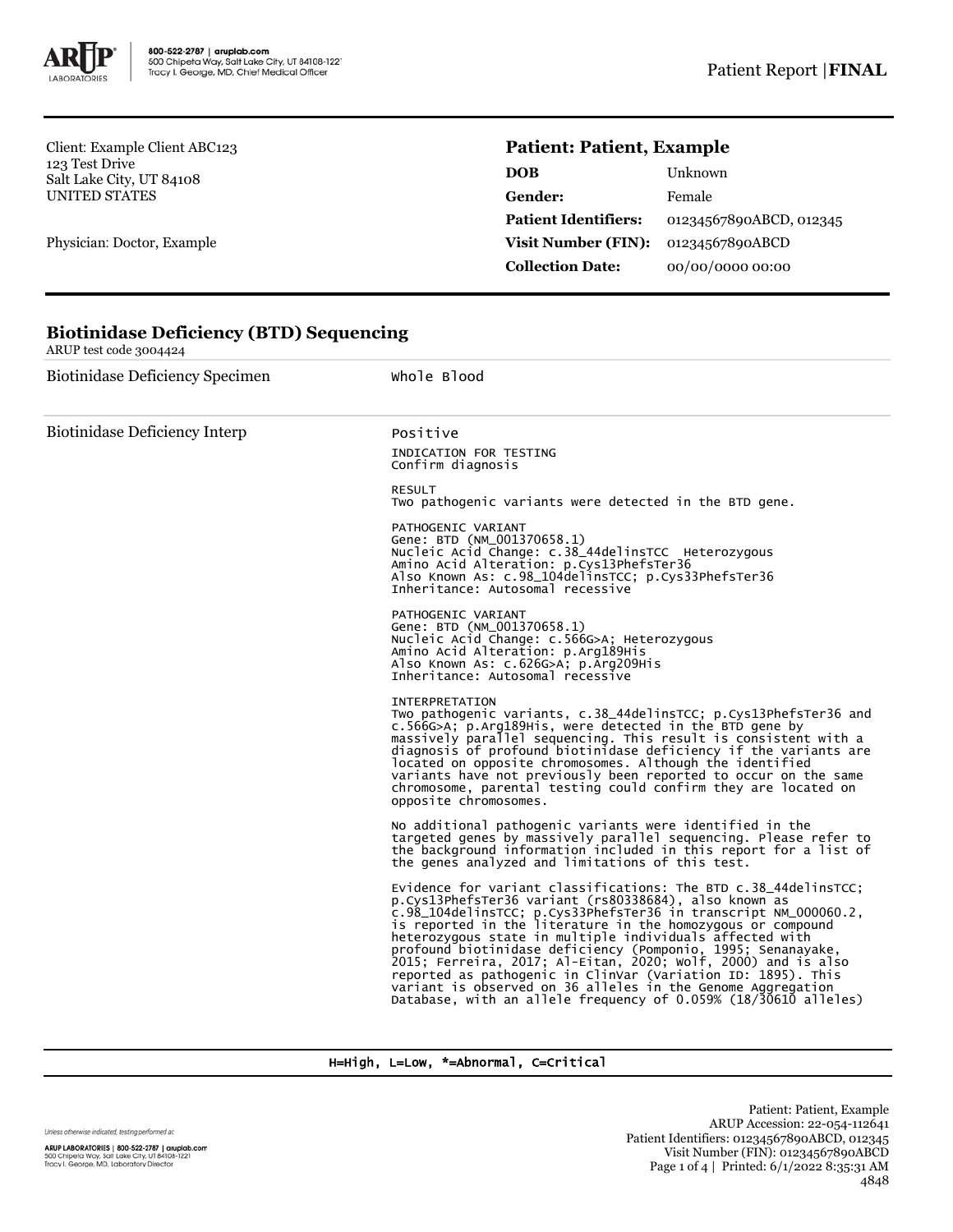

The BTD c.566G>A; p.Arg189His variant (rs398123139), also known<br>as c.626G>A; p.Arg209His in transcript NM\_000060.2, has been<br>reported in an individual with profound biotinidase deficiency,<br>and found in-trans with a pathoge with a pathogenic variant (Proctor, 2016). The p.Arg189His<br>variant is listed as pathogenic or likely pathogenic in the<br>clinvar database (Variation ID: 92400) and is reported in the<br>general population with an overall allele the carbon-nitrogen hydrolase domain. Based on the available information, the variant is classified as pathogenic.

#### RECOMMENDATIONS

Genetic and metabolic consultations are indicated, including a<br>discussion of medical screening and management. At-risk<br>relatives should be offered testing for the identified<br>pathogenic variants (Familial Mutation, Targeted should be offered carrier testing for biotinidase deficiency. Parental testing should be considered to confirm the chromosomal origin of the identified pathogenic variants.

#### **COMMENTS**

Unless otherwise specified, confirmation by Sanger sequencing was not performed for variants with acceptable quality metrics. Likely benign and benign variants are not included in this report.

REFERENCES Al-Eitan LN, et al. Identification and characterization of BTD gene mutations in Jordanian children with biotinidase deficiency. J Pers Med. 2020;10(1):4. PMID: 31973013.

Ferreira P, et al. Irreversibility of symptoms with biotin therapy in an adult with profound biotinidase deficiency. JIMD Rep. 2017;36:117-120. PMID: 28220409.

Li H, et al. Novel mutations causing biotinidase deficiency in individuals identified by newborn screening in Michigan including an unique intronic mutation that alters mRNA expression of the biotinidase gene. Mol Genet Metab. 2014;112(3):242-6. PMID: 24797656.

Pomponio RJ, et al. Mutational hotspot in the human biotinidase gene causes profound biotinidase deficiency. Nat Genet. 1995;11(1):96-8. PMID: 7550325.

Procter M, et al. Forty-eight novel mutations causing biotinidase deficiency. Mol Genet Metab. 2016;117(3):369-72. PMID: 26810761.

Senanayake DN, et al. First contiguous gene deletion causing biotinidase deficiency: the enzyme deficiency in three Sri Lankan children. Mol Genet Metab Rep. 2015;2:81-84. PMID: 28649532.

wolf B, et al. Biotinidase deficiency. In: Adam MP, Ardinger нн,<br>Pagon RA, et al., editors. GeneReviews [Internet]. University of<br>Washington, Seattle; 1993-2021. Mar 2000 (updated Jun 2016).<br>PMID: 20301497. https://www.nc

This result has been reviewed and approved by

### H=High, L=Low, \*=Abnormal, C=Critical

Unless otherwise indicated, testing performed at:

ARUP LABORATORIES | 800-522-2787 | aruplab.com 500 Chipeta Way, Salt Lake City, UT 84108-1221<br>Tracy I. George, MD, Laboratory Director

Patient: Patient, Example ARUP Accession: 22-054-112641 Patient Identifiers: 01234567890ABCD, 012345 Visit Number (FIN): 01234567890ABCD Page 2 of 4 | Printed: 6/1/2022 8:35:31 AM 4848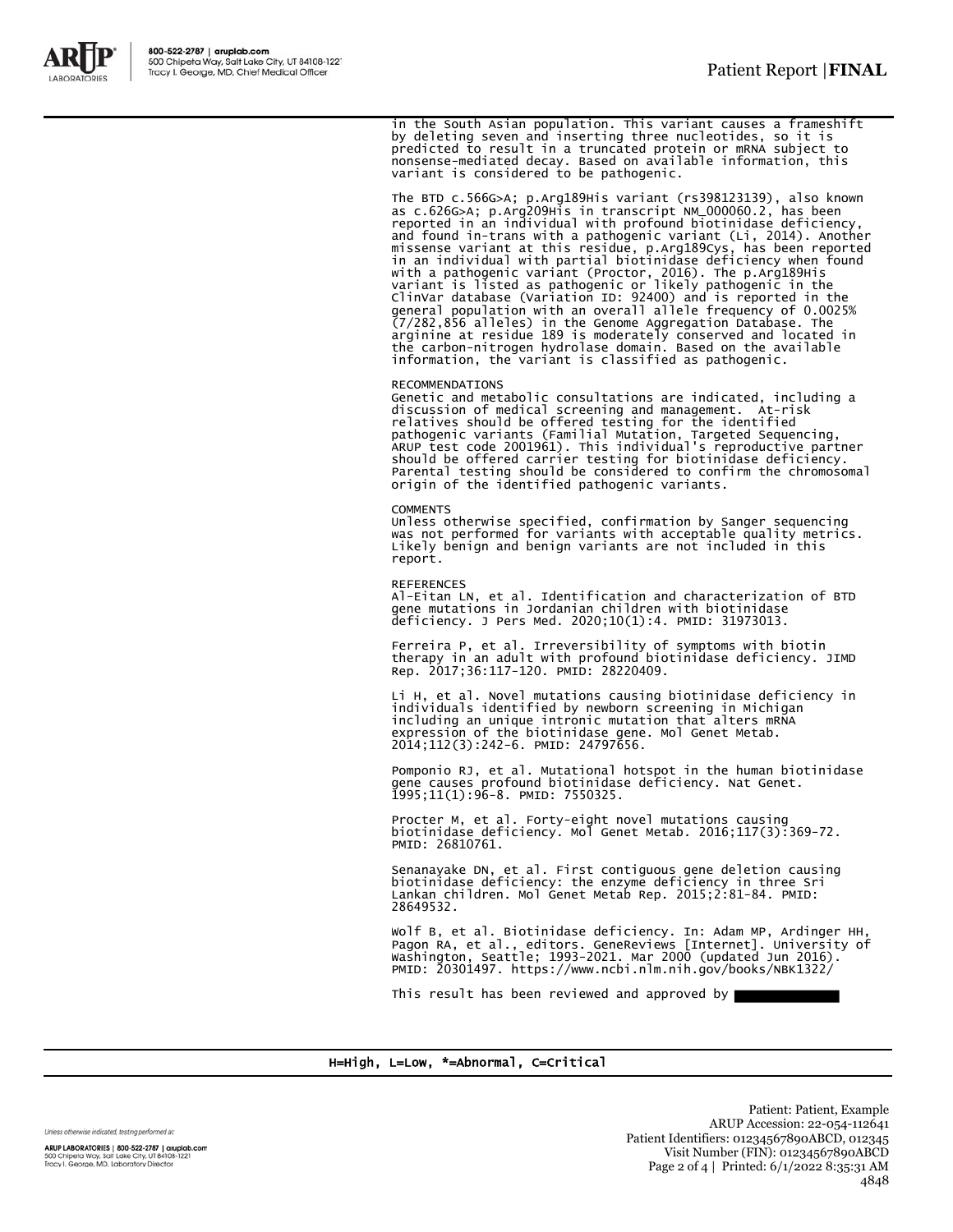

BACKGROUND INFORMATION: Biotinidase Deficiency (BTD) Sequencing

CHARACTERISTICS: Deficiency in biotinidase enzymatic activity impairs the bodys ability to recycle and reuse the vitamin biotin, resulting primarily in neurologic and dermatologic symptoms. Manifestations of profound biotinidase deficiency (BTD) include ataxia, hypotonia, developmental delay, seizures, vision problems, hearing loss, alopecia, metabolic ketolactic acidosis, organic aciduria, and hyperammonemia.

EPIDEMIOLOGY: The incidence of profound and partial biotinidase deficiency is approximately 1:60,000

CAUSE: Pathogenic germline variants in the BTD gene

INHERITANCE: Autosomal recessive

CLINICAL SENSITIVITY: 99 percent

GENE TESTED: BTD (NM\_000060)\* (NM\_001370658) - One or more exons are not covered by sequencing for the indicated gene; see limitations section below.

METHODOLOGY: Probe hybridization-based capture of all coding exons and exon-intron junctions of the targeted genes, followed by massively parallel sequencing. Sanger sequencing was performed as necessary to fill in regions of low coverage and confirm reported variants. Human genome build 19 (Hg 19) was used for data analysis.

ANALYTICAL SENSITIVITY/SPECIFICITY: The analytical sensitivity<br>is approximately 99 percent for single nucleotide variants<br>(SNVs) and greater than 93 percent for<br>insertions/duplications/deletions (indels) from 1-10 base pai

LIMITATIONS: A negative result does not exclude a diagnosis of BTD. This test only detects variants within the coding regions and intron-exon boundaries of the BTD gene. Deletions/duplications/insertions of any size may not be detected by massively parallel sequencing. Regulatory region variants and deep intronic variants will not be identified. Diagnostic errors can occur due to rare sequence variations. In some cases, variants may not be identified due to technical limitations caused by the presence of pseudogenes, repetitive, or homologous regions. This test is not intended to detect<br>low-level mosaic or somatic variants, gene conversion events,<br>complex inversions, translocations, mitochondrial DNA (mtDNA) mutations, or repeat expansions. Interpretation of this test result may be impacted if this patient has had an allogeneic stem cell transplantation. Non-coding transcripts were not analyzed.

SNVs and Indels will not be called in the following regions due to technical limitations of the assay: BTD (NM\_000060) exon(s) 1

This test was developed and its performance characteristics determined by ARUP Laboratories. It has not been cleared or approved by the US Food and Drug Administration. This test was performed in a CLIA certified laboratory and is intended for clinical purposes.

Counseling and informed consent are recommended for genetic testing. Consent forms are available online.

## H=High, L=Low, \*=Abnormal, C=Critical

Unless otherwise indicated, testing performed at:

ARUP LABORATORIES | 800-522-2787 | aruplab.com 500 Chipeta Way, Salt Lake City, UT 84108-1221<br>Tracy I. George, MD, Laboratory Director

Patient: Patient, Example ARUP Accession: 22-054-112641 Patient Identifiers: 01234567890ABCD, 012345 Visit Number (FIN): 01234567890ABCD Page 3 of 4 | Printed: 6/1/2022 8:35:31 AM 4848